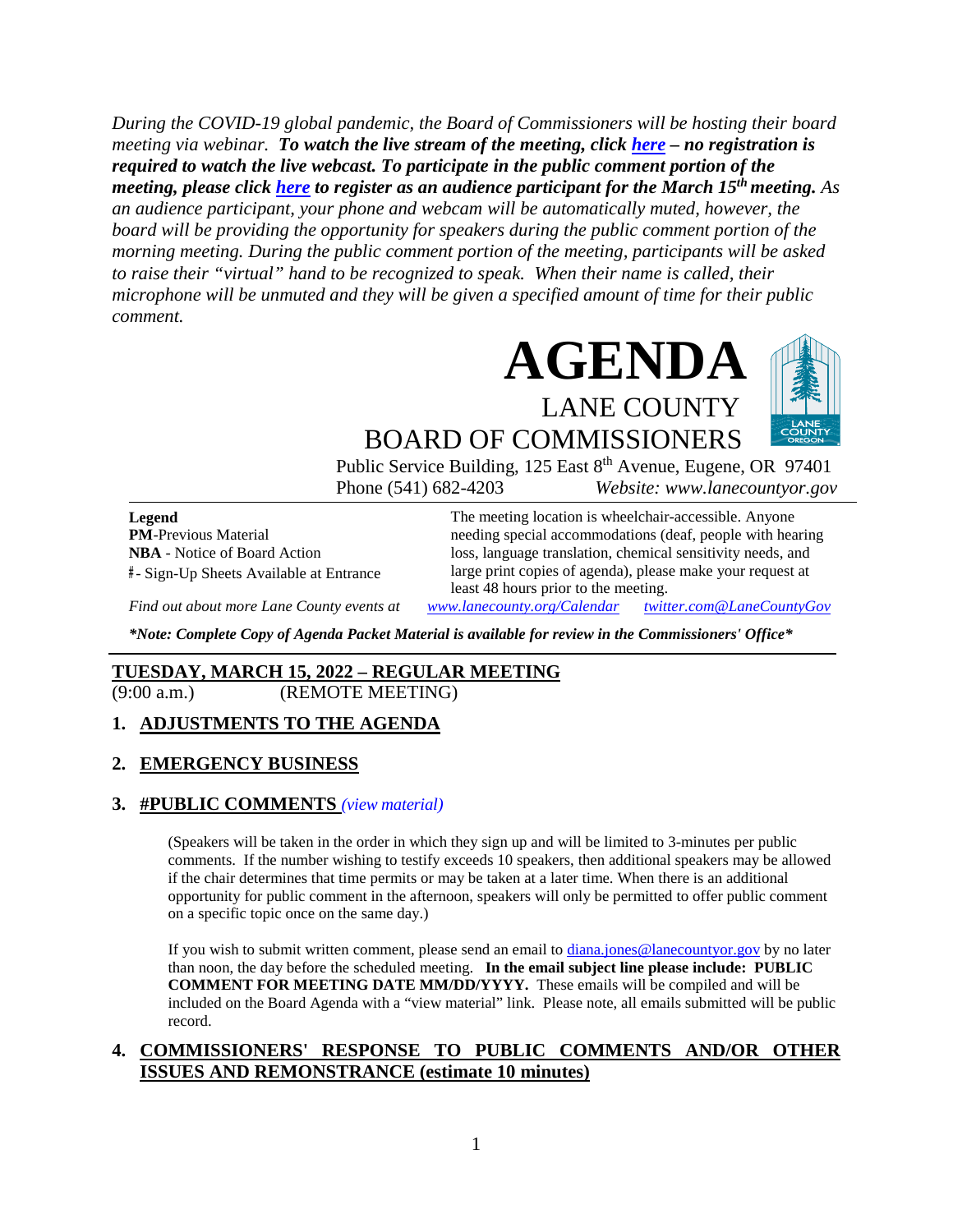# **Recess**

# **TUESDAY, MARCH 15, 2022 – JOINT MEETING: BOARD OF HEALTH / BOARD OF COMMISSIONERS**

(Following Board of Commissioners Meeting) (REMOTE)

# **1. ADJUSTMENTS TO THE AGENDA**

## **2. EMERGENCY BUSINESS**

# **3. COUNTY ADMINISTRATION**

- A. DISCUSSION/ COVID-19 RESPONSE AND RECOVERY (Steve Mokrohisky, County Administrator; Steve Adams, Incident Commander; Dr. Jocelyn Warren, Public Health Manager) (estimate 30 minutes [15/15])
- B. ORDER 22-03-15-05/ In the Matter of a Public Health Advisory Related to Personal Protective Measures against COVID-19 following the Delta and Omicron Variant Waves of SARS-CoV-2. (Steve Adams, Incident Commander; Dr. Jocelyn Warren, Public Health Manager) *(view [material\)](http://www.lanecountyor.gov/UserFiles/Servers/Server_3585797/File/Government/BCC/2022/2022_AGENDAS/031522agenda/T.3.B.pdf)*

## **Adjourn**

# **5. CONSENT CALENDAR**

(All items listed here are considered to be routine by the Board of Commissioners and will be enacted by one motion in the form listed below. There will be no separate discussion of these items. If discussion is desired, that item will be removed from the Consent Calendar and will be considered separately.)

#### BEGINNING OF CONSENT CALENDAR \* \* \* \* (estimate 2 minutes)

#### A. COUNTY ADMINISTRATION

- Approval of minutes: 3/8/2022 *(view [material\)](http://www.lanecountyor.gov/UserFiles/Servers/Server_3585797/File/Government/BCC/2022/2022_AGENDAS/031522agenda/T.5.A.1.pdf)*
- 2) ORDER 22-03-15-01/ In the Matter of Awarding a Contract to Ameresco Incorporated and Delegating Authority to the County Administrator to Execute the Contract and Other Documents. (Colin McCarthy, Capital Improvements Supervisor) *(view [material\)](http://www.lanecountyor.gov/UserFiles/Servers/Server_3585797/File/Government/BCC/2022/2022_AGENDAS/031522agenda/T.5.A.2.pdf)*
- B. PUBLIC WORKS
	- ORDER 22-03-15-02/ In the Matter of Appointing a Commissioner Appointee Citizen Member to the Climate Advisory Committee for the Specified Term. (PM & NBA 02/04/2020, 6/16/2020) (Dan Hurley, Director, Mark Nystrom, Lane County Climate Strategist) *(view [material\)](http://www.lanecountyor.gov/UserFiles/Servers/Server_3585797/File/Government/BCC/2022/2022_AGENDAS/031522agenda/T.5.B.1.pdf)*
	- ORDER 22-03-15-03/ In the Matter of Approving Three Public Works Contracts and Amendments and Delegating Authority to the County Administrator to Execute the Approved Contracts and Amendments for Wildish Construction Co., Expense in the amount of \$627,708.20; City of Springfield, Revenue in the amount of \$208,353.54; City of Eugene, Expense in the amount of \$317,522. (Dan Hurley, Director) *(view [material\)](http://www.lanecountyor.gov/UserFiles/Servers/Server_3585797/File/Government/BCC/2022/2022_AGENDAS/031522agenda/T.5.B.2.pdf)*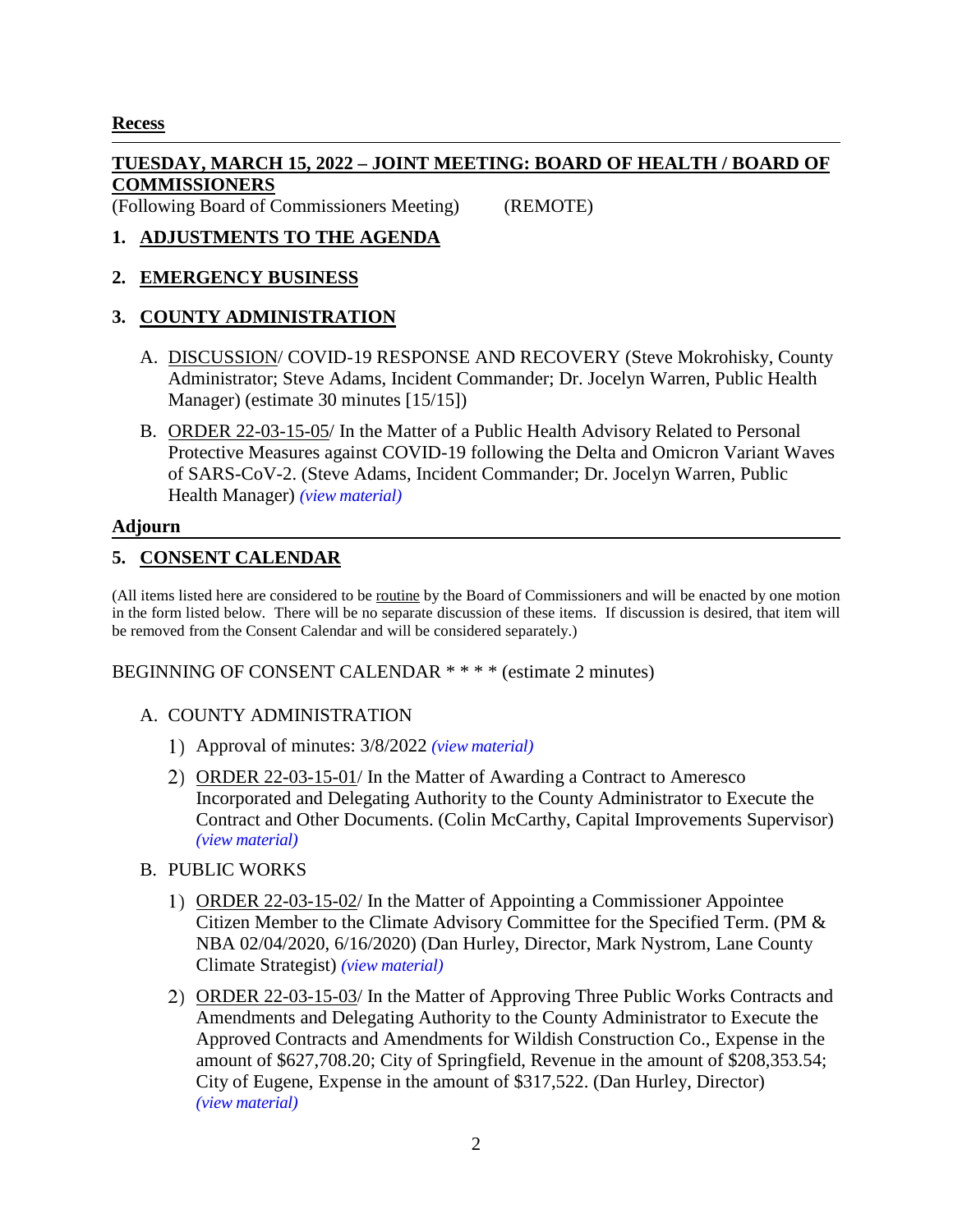ORDER 22-03-15-04/ In the Matter of Accepting a Warranty Deed Dedicating a Public Road Easement to be Used for County Road Purposes for Prairie Road, County Road No. 203. (17-04-15-24) (Mikeal Jay Blommé, Lane County Surveyor) *(view [material\)](http://www.lanecountyor.gov/UserFiles/Servers/Server_3585797/File/Government/BCC/2022/2022_AGENDAS/031522agenda/T.5.B.3.pdf)*

## END OF CONSENT CALENDAR \* \* \* \*

# **6. COUNTY ADMINISTRATION**

- A. DISCUSSION/ McKenzie River Discovery Center (MRDC) Fundraising Discussion. (Tom Hoyt; Mandy Jones; Shirley Braunstein) (estimate 30 minutes [15/15]) (**10:00 a.m. Time Certain)** *(view [material\)](http://www.lanecountyor.gov/UserFiles/Servers/Server_3585797/File/Government/BCC/2022/2022_AGENDAS/031522agenda/T.6.A.pdf)*
- B. Announcements

## **7. COUNTY COUNSEL**

- A. Announcements
- B. REPORT/ Fatal Crash Investigation Team (FCIT) Report. (Steve Dingle, County Counsel) (estimate 20 minutes [10/10]) *(view [material\)](http://www.lanecountyor.gov/UserFiles/Servers/Server_3585797/File/Government/BCC/2022/2022_AGENDAS/031522agenda/T.7.B.pdf)*
- **8. EXECUTIVE SESSION as per ORS 192.660** (Remote Meeting)

## **9. OTHER BUSINESS**

## **Recess**

*During the COVID-19 global pandemic, the Board of Commissioners will be hosting their board meeting via webinar. To watch the live stream of the meeting, click [here](https://lanecounty.org/cms/One.aspx?portalId=3585881&pageId=7842434) – no registration is required to watch the live webcast.* 

### **TUESDAY, MARCH 15, 2022 – REGULAR MEETING** (1:30 p.m.) (REMOTE MEETING)

## **10. PUBLIC WORKS**

- A. DISCUSSION/ In the Matter of Providing the Climate Advisory Committee 2021 Work Plan Report (PM & NBA 02/04/2020) (Dan Hurley, Works Director; Mark Nystrom, Lane County Climate Strategist; Eloise Parish Mueller, Vice-Chair, Climate Advisory Committee)(estimate 30 minutes [15/15]) *(view [material\)](http://www.lanecountyor.gov/UserFiles/Servers/Server_3585797/File/Government/BCC/2022/2022_AGENDAS/031522agenda/T.10.A.pdf)*
- B. WORK SESSION/ Senate Bill 391, Rural Accessory Dwelling Units (Rachel Serslev, Senior Planner)(estimate 60 minutes [15/45]) *(view [material\)](http://www.lanecountyor.gov/UserFiles/Servers/Server_3585797/File/Government/BCC/2022/2022_AGENDAS/031522agenda/T.10.B.pdf)*

## **11. COMMISSIONERS' BUSINESS**

- A. Announcements
- **B.** Future Board Assignment Requests

## **12. REVIEW ASSIGNMENTS**